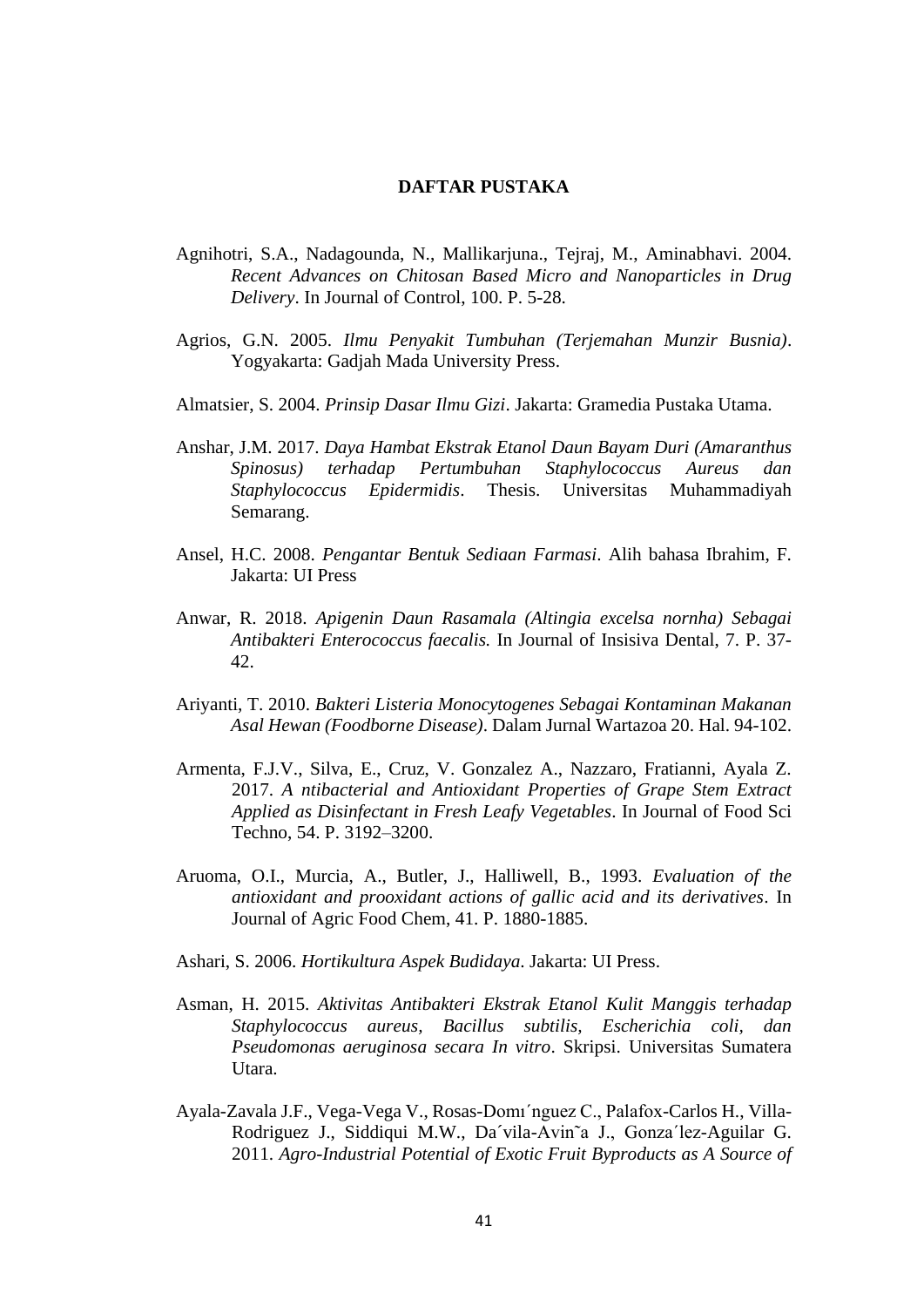*Food Additives.* In Journal of Food Research International, 44. P. 1866– 1874.

- Azhar, S.W. 2020. *Efektivitas Ekstrak Kulit Petai (Parkia spesioca Hassk) Sebagai Disinfektan Alami Sayuran Segar*. Tugas Akhir. Politeknik Negeri Jember.
- Azima, F., Novizar, N. dan Nela, P.S. 2017. *The Making and Characterization of Husk Jengkol's Activated Carbon as Adsorbent*. In Journal of Advanced Science Engineering Information Technology, 7. P. 916-921.
- Barceloux, D.G. 2009. *Djenkol bean [Archidendron jiringa (Jack) I. C. Nielsen]*. Medical Toxicology of Natural Substances: Foods, Fungi, Medicinal Herbs, Toxic Plants, and Venomous Animals. P. 361–362.
- Budiman, S. dan Saraswati, D. 2008. *Berkebun Stroberi secara Komersial*. Jakarta: Penebar Swadaya.
- Buck, J. S. 2005. *Improvement of cherry tomato fruit yield and quality under a controlled environment*. Thesis. The University of Arizona.
- Butcher, W and Ulaeto, D. 2010. *Contact Inactivation of Orthopoxviruses by Household Disinfectants.* Philadelphia: Department of Biomedical Sciences, Dstl Porton Down. P. 279-283.
- Bouhafsoun, A., Mustafa, A.Y., Ahmed, B., Hamdi, T. dan Merlem, K.H. 2018. *Simultaneous quantification of phenolic acids and flavonoids in Chamaerops humilis L. using LC–ESI-MS/MS*. In Journal of Food Science and Technology, 38. P. 242-247.
- Chaikul, P., Khat-udomkiri, N., Iangthanarat, K., Manosroi, J., & Manosroi, A. 2019. *Characteristics and in vitro anti-skin aging activity of gallic acid loaded in cationic CTAB niosome*. In Journal of Pharmaceutical Sciences, 131. P. 39–49.
- Chusnie, T.P., Tim. Lamb, J. Andrew. 2005. *Antimicrobial Activity of Flavonoids*. In Journal of Antimicrobial Agents, 26. P. 343-356.
- Dalimartha, S dan Adrian, F. 2011. *Khasiat Buah dan Sayur*. Jakarta: Penebar Swadaya.
- Darwis, V. 2007. *Budidaya, Analisis Usahatani, Dan Kemitraan Stroberi Tabanan Bali*. Jakarta: Pusat Analisasi Sosial Ekonomi dan Kebijakan Pertanian.
- Ditjen POM. 2000. *Parameter Standar Umum Ekstrak Tumbuhan Obat.* Jakarta: Departemen Kesehetan RI.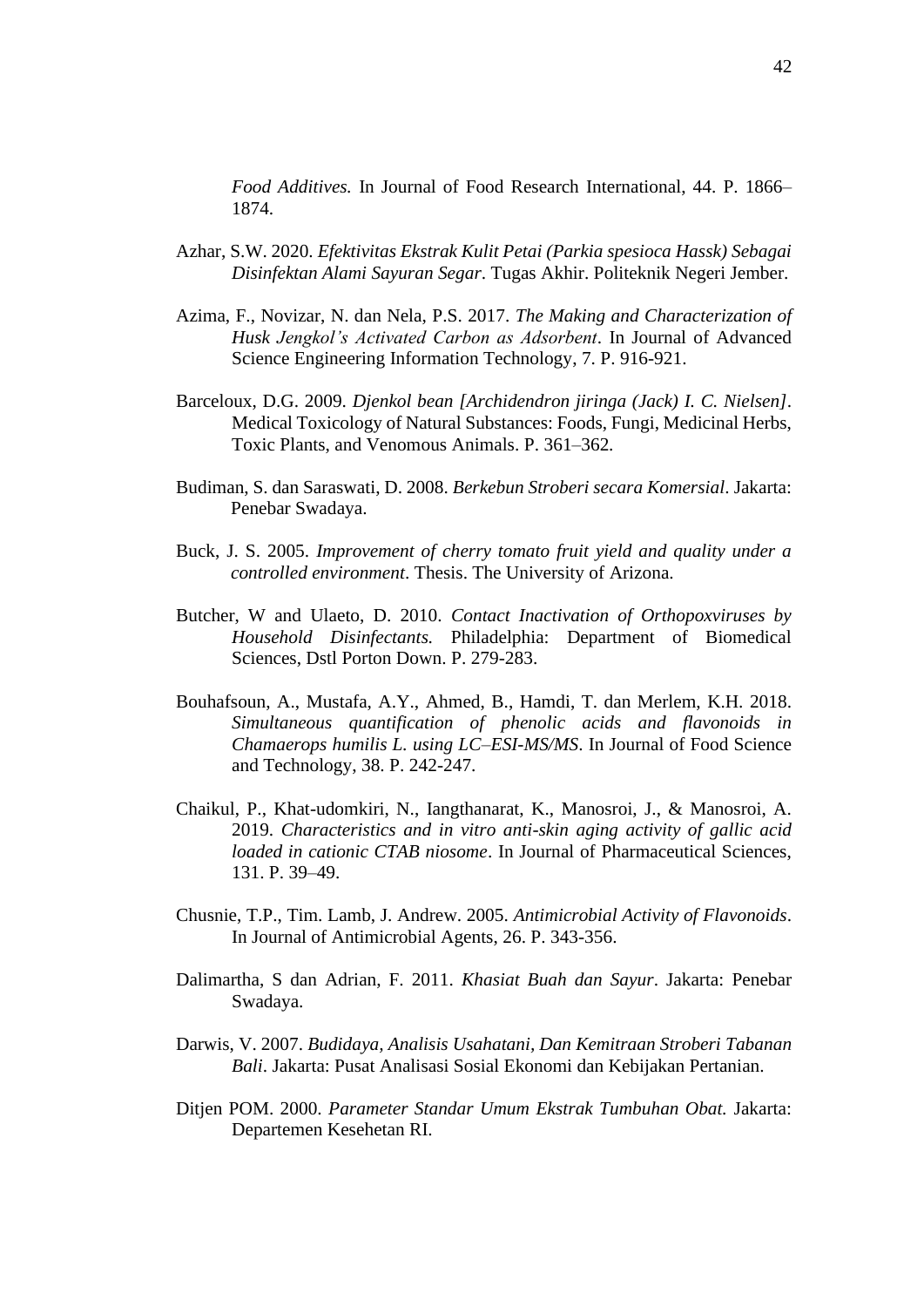- Durgin, S.J.M., dan Hanan, Z.I. 2005. *Pharmacy Practice for Technicians.* New York: Thomson Delmar Learning.
- Entjang, I. 2003. *Mikrobiologi dan Parasitologi Untuk Akademi Keperawatan dan Sekolah Tenaga Kesehatan yang Sederajat*. Bandung: Citra Aditya Bakti.
- Fauza, H., Istino, F., Nurwanita, E. P., Novri, N., Bujang, R. 2015. *Studi Awal Penampilan Fenotipik Plasma Nutfah Jengkol (Pithecollobium Jiringa) di Padang, Sumatera Barat*. Dalam Jurnal Proceedings of the National Seminar on Public Biodiverse Indonesia, 1. Hal. 23-30.
- Fitria, M. 2019. *Daya Hambat Ekstrak Buah Stroberi (Fragaria vesca Linn) Terhadap Pertumbuhan Staphylococcus aureus*. Skripsi. Universitas Jember.
- Ginting, M.K. 2012. *Validasi Metode LC-MS/MS untuk Penentuan Senyawa Asam Trans, Trans-Mukonat, Asam Hippurat, Asam 2-Metil Hippurat, Asam 3- Metil Hippurat, Asam 4-Metil Hippurat dalam Urin sebagai Biomarker Paparan Benzena, Toluena dan Xilena*. Skripsi. Universita Indonesia.
- Greenwood. 1995. *Antibiotics Susceptibility (Sensitivity) Test, Antimicrobial and Chemoteraphy*. USA: Mc Graw Hill Company.
- Gunawan. L. W. 1992. *Teknik Kultur Jaringan Tumbuhan*. Laboratorium Kultur Jaringan Tanaman. PAU Bioteknologi IPB. Bogor.
- Harianingsih. 2010. *Pemanfaatan Limbah Cangkang Kepiting Menjadi Kitosan Sebagai Bahan Pelapis (Coater) pada Buah Stroberi*. Thesis. Universitas Diponegoro Semarang.
- Hatmanti, A. 2000. *Pengenalan Bacillus SPP*. In Journal of Oseana, 25. P. 31-41.
- Herdiani, F.R. 2018. *Potensi Ekstrak Etanol Batang Pacar Air (Impatiens balsamina Linn) sebagai Antibakteri terhadap Streptococcus mutans.* Skripsi. Universitas Jember.
- Hutauruk, J.E. 2010. *Isolasi Senyawa Flavonoida dari Kulit Buah Tumbuhan Jengkol (Pithecollobium lobatum Benth.)*. Skripsi. Universitas Sumatera Utara.
- Iranshahi, M., Rezaee, R., Parhiz, A., Roohbakhsh, and Soltani, F. 2015. *Protective Effects of Flavonoids Against Microbes and Toxins: The Cases of Hesperidin and Hesperetin*. In Journal of Life sciences, 137. P. 125-132.
- Irianto, K. 2007. *Mikrobiologi: Menguak Dunia Mikroorganisme*. Bandung: CV. Yrama Widya.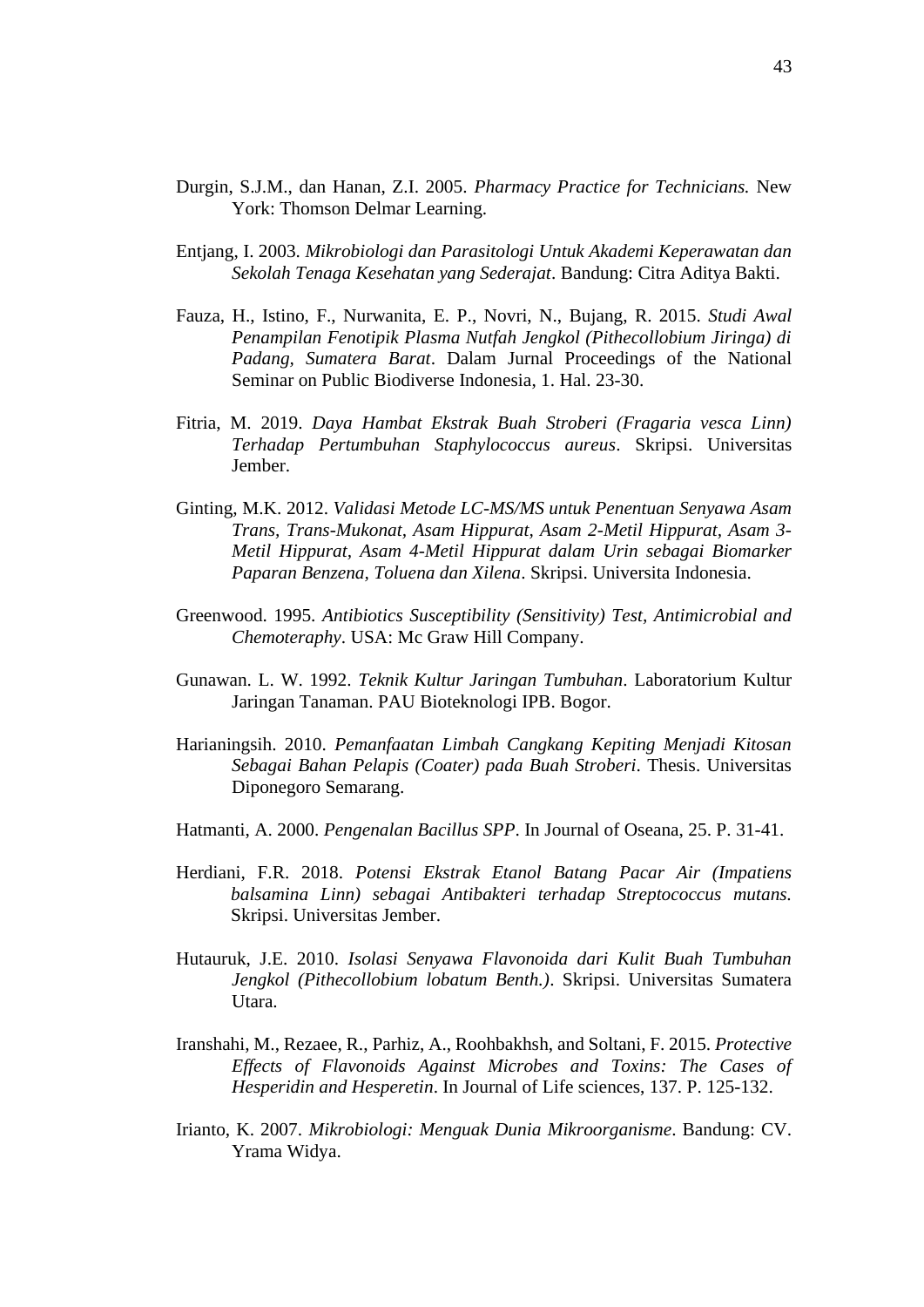- Iswara, R.A. 2017. *Korelasi Adenosin Trifosfat Terhadap Total Plate Count di PT Sorini Agro Asia Corporindo – Cargill Incorporated*. Semarang: Universitas Katolik Soegijapranata.
- Jayamaran, P., Sakharkar, M.K., Lim, C.S., Tang, T.C., Sakharkar, K.R. 2010. *Activity and interactions of antibiotic and phytochemical combinations against Pseudomonas aeruginosa in vitro*. In Journal of Biological Sciences, 6. P. 556-568.
- Jiang, X. Tang, M. Chen, J. He, S. Su, L. Liu, et al. 2020*. Design, synthesis and antibacterial activities against Xanthomonas oryzae pv. oryzae, Xanthomonas axonopodis pv. Citri and Ralstonia solanacearum of novel myricetin derivatives containing sulfonamide moiety*. In Journal of Pest Manag, 76(3). P. 853–860.
- Kanter, J.W. dan Sonny, D.U. 2019. *Uji Aktivitas Antibakteri Ekstrak Kulit Buah Tanaman Jengkol Pithecellobium jiringa Terhadap Pertumbuhan Bakteri Staphylococcus aureus dan Pseudomonas aeruginosa*. Dalam Jurnal Biofarmasetikal Tropis, 2. Hal. 170-179.
- Kementrian Kesehatan Republik Indonesia. 2018. *Tabel Komposisi Pangan Indonesia 2017*. Jakarta: Kementerian Kesehatan RI
- Kunarso, D.H. 1987. *Beberapa Catatan Tentang Bakteri Salmonella*. Dalam Jurnal Oseana, 12. 79-90.

.

- Laili, H.M., Lina, W., Lusia, O.R.K.S. 2014. *Preparasi dan Karakterisasi Nanopartikel Kitosan-Naringenin dengan Variasi Rasio Massa KitosanNatrium Tripolifosfat (Preparation and Caracterization of NaringeninChitosan Nanoparticles with Various Mass Ratio of Chitosan-Sodium Tripolyphosphat)*. Dalam Jurnal Pustaka Kesehatan, 2. Hal. 308- 313.
- Loir, Y.L. 2003. *Staphylococcus aureus and Food Poisoning*. In Journal of Genetic and Molecular Research, 2(1). P. 7-28.
- Lou, Z., Hongxin, W., Shengqi, R., Juntao, S., Chaoyang, M. and Jing, L. 2011. *Pcoumaric Acid Kills Bacteria Through Dual Damage Mechanisms*. In Journal of Food Control, 25. P. 550-554.
- LPPTUGM. 2018. *Laboratorium Penelitian dan Pengujian Terpadu*. Yogyakarta: Universitas Gajah Mada.
- Maharti, I.D. 2007. *Efek Antibakteri Ekstrak Daging Buah Avokad (Persea Americana) terhadap Steptococcus mutans*. Skripsi. Universitas Indonesia.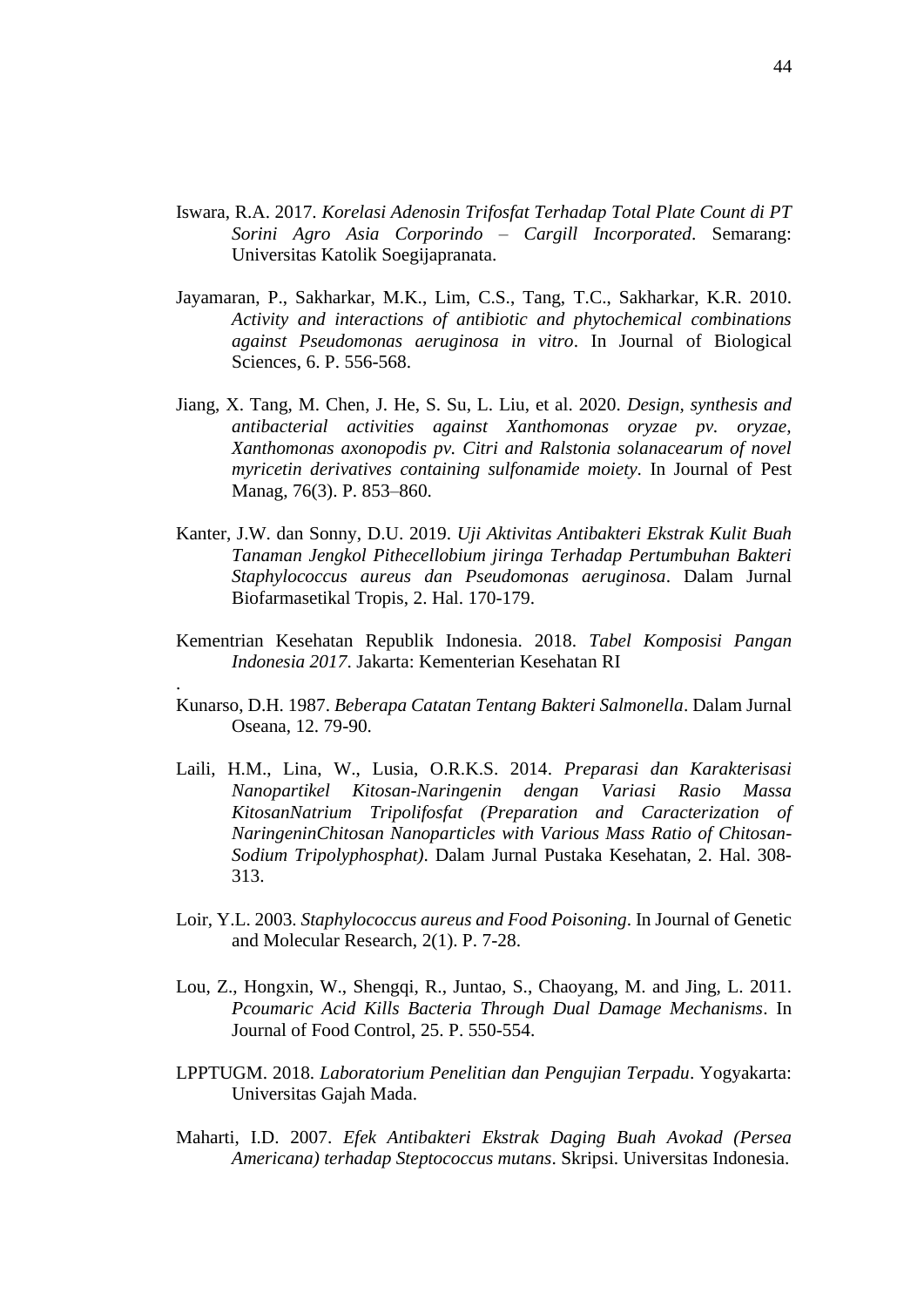- Miltonprabu S. 2019. *Quercetin: A Flavonol With Versatile Therapeutic Applications and Its Interactions With Other Drugs Nonvitamin and Nonmineral Nutritional Supplements*. In Journal of Elsevier Inc. P. 75–83.
- Muchtadi, M.S., M. Sugiyono, dan A. Fitriyono. 2016. *Ilmu Pengetahuan Bahan Pangan*. Bandung: Alfabeta.
- Nely, F. 2007. *Aktivitas Antioksidan Rempah Dasar dan Bubuk Rempah Pabrik dengan Metode Polifenol dan Uji Aom (Active Oxygen Method)*. Skripsi. Institut Pertanian Bogor.
- Nohynek, L.J., Alakomi, H.L., Kahkonen, M.P., Heinonen, M., Helander, I.M., Oksman Ca., Puupponen P. 2006. *Berry phenolics: antimicrobial properties and mechanisms of action against severe human pathogens*. In Journal of Nutr. Cancer 54, P. 18-32.
- Novalina, Dhiah, Sugiyarto dan Ari S. 2013. *Aktivitas Antibakteri Ekstrak Daun Carica pubescens dari Dataran Tinggi Dieng terhadap Bakteri Penyebab Penyakit Diare*. In Journal of El-Vivo, 1(1). P. 1-12.
- Nurussakinah. 2010. *Skrinning Fitokimia dan Uji Aktivitas Antibakteri Ekstrak Kulit Buah Tanaman Jengkol (Pithecellobium jiringa (Jack) Prain) Terhadap Bakteri Streptococcus mutans, Staphylococcus aureus, dan Eschericia coli*. Skripsi. Universitas Sumatera Utara Medan.
- Pelczar M.J. dan Chan E.C.S. 2013. *Dasar-Dasar Mikrobiologi 1*. Penerbit UI Press. Jakarta.
- Permana, R.A. 2008. *Karakteristik Serbuk Minuman Sari Jeruk Lemon (Citrus medica var lemon) dengan Penambahan Natrium Alginat yang Diekstraksi dari Rumput Laut Sargasum Filipendula*. Skripsi. Institut Pertanian Bogor.
- Potenski CJ, Gandhi M, Matthews KR. 2003. *Exposure of Salmonella Enteritidis to Chlorine or Food Preservatives Increases Susceptibility to Antibiotics*. In Journal of FEMS Microbiol Letters, 220. P. 181–186.
- Pracaya. 1998. *Bertanam Tomat*. Yogyakarta: Kanisius.
- Pratiwi, M.R.D. 2015. *Pengaruh Ekstrak Daun Ciplukan (Physalis angulata L.) terhadap Pertumbuhan Bakteri Shigella dysentriae sebagai Buku Nonteks*. Skripsi. Universitas Jember.
- Pulungan, M.H., Suprayogi, Yudha B. 2004. *Effervescent tanaman obat*. Surabaya: Trubus Agrisarana.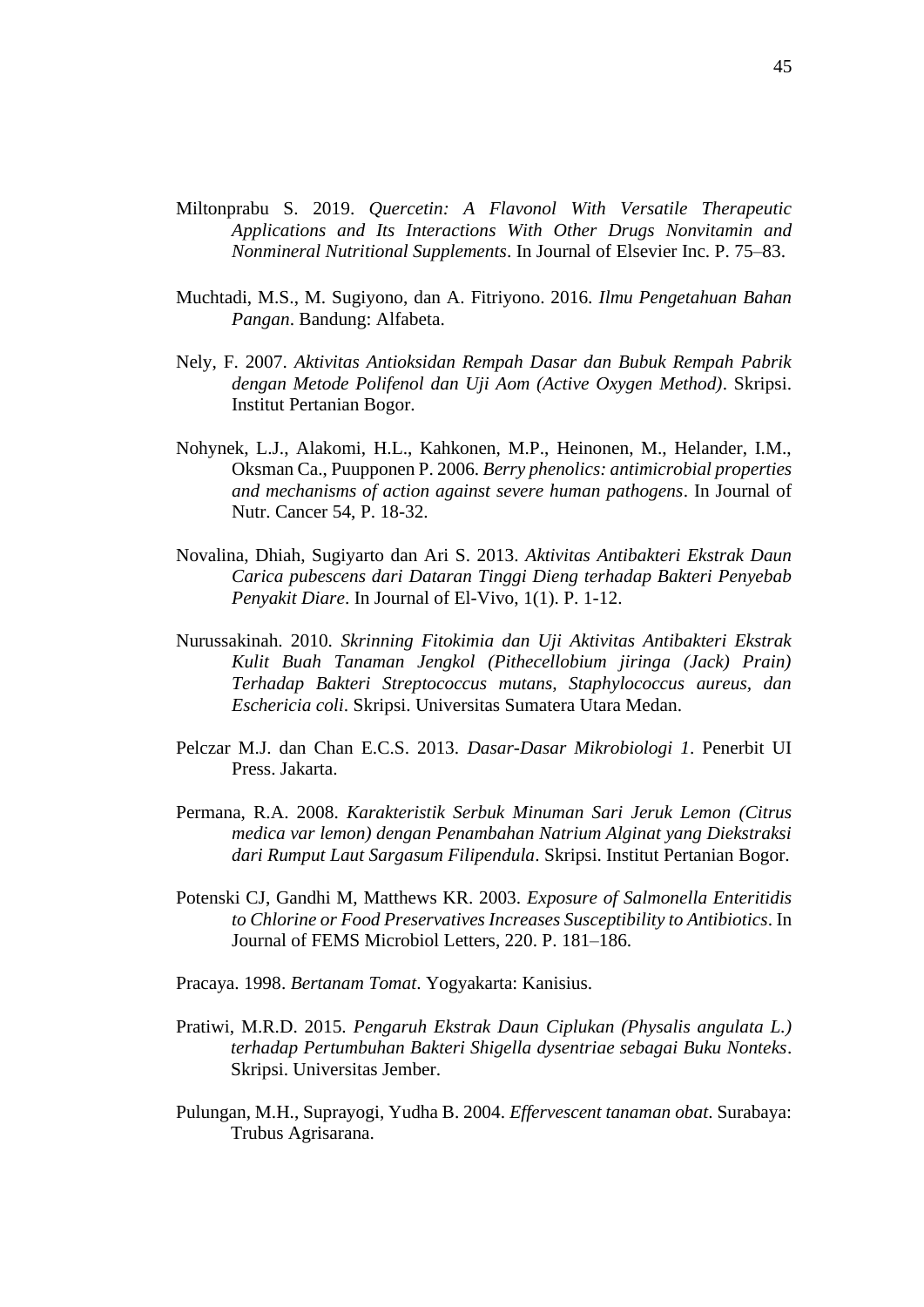- Rabin, J. 1986. *Pack tomatoes for higher profits - chlorinating packing shed wash water improves quality*. American Vegetable Grower.
- Ramos F, Takaishi Y, Shirotori M, Kawaguchi Y, Tsuchiya K, Shibata H. 2006. *Antibacterial and antioxidant activities of quercetin oxidation products from yellow onion (Allium cepa) skin*. Jurnal Agric Food Chem.
- Respati, S.M.B. 2008. *Macam-macam Mikroskop dan Cara Penggunaan.* Dalam Jurnal Momentum (4)2. Hal. 42-44.
- Rinwa, P., Machawal, L. and Kumar, A. 2012. *Piperine Potentiates The Protective Effect Of Quercetin Against Chronic Unpredictable Stress-Induced Cognitive Dysfunction In Mice', Alzheimer's & Dementia*. In Journal of Elsevier Ltd, 8(4). P. 198–199.
- Rodgers, S.L., Cash, J.N., Siddiq, M., & Ryser, E. T. 2004. *A comparison of different chemical sanitizers for inactivating Escherichia coli O157: H7 and Listeria monocytogenes in solution and on apples, lettuce, strawberries, and cantaloupe*. In Journal of Food Protection, 67(4). P. 721–731.
- Rukmana, R. 2002. *Bertanam Terong*. Yogyakarta: Kanasius.
- Saryanti, D., D. Nugraheni, N. S. Astuti, dan N. I. Pertiwi. 2019. *Optimasi Karbopol dan HPMC dalam Formulasi Gel Anti Jerawat Nanopartikel Ekstrak Daun Sirih (Piper betle Linn).* Dalam Jurnal Ilmiah Manuntung, 5. Hal. 192-199.
- Schoeni, J.L. dan Wong, A.C.L. 2005*. Bacillus cereus Food Poisoning and Its Toxins.* In Journal of Food Protection*.* 68(3). P. 636-648.
- Soleha, T.U. 2015. *Uji Kepekaan Terhadap Antibiotik*. Dalam Jurnal Kesehatan Unila*,* 5(9). Hal. 119-123.
- Stevens, M.P. 2001. *Kimia Polimer, Edisi Pertama*. Jakarta: Pradnya Paramitha.
- Suarni, S. 2006. *Aplikasi Nitrobenzen Pada Tomat Cherry (Lycopersicon esculentum var. cerasiforme) dalam Sistem Hidroponik*. Skripsi. Institut Pertanian Bogor.
- Sulistyaningsih. 2010. *Uji Kepekaan Beberapa Sediaan Antiseptik Terhadap Bakteri Pseudomonas Aeruginosa dan Pseudomonas Aeruginosa Multi Resisten (Pamr)*. Laporan Penelitian Mandiri. Universitas Padjajaran Sumedang.